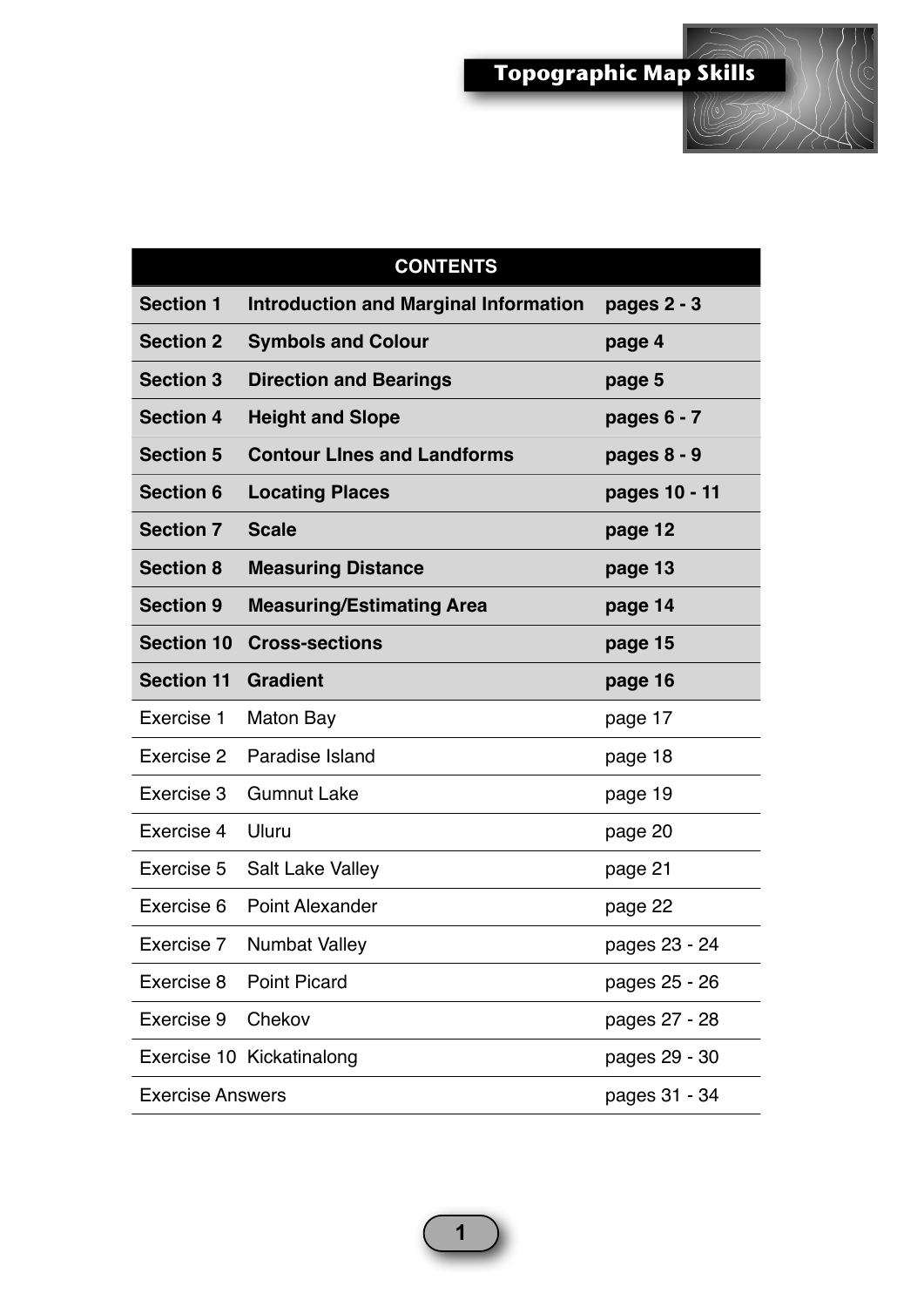**Topographic Map Skills 3**

## **Direction and Bearings**

Showing direction on a topographic map, as on any map, is by using north as the main reference point. On a topographic map the grid system determines that north is at the top of the map. To give the direction of one place from another, use the compass points.

The major points, **North, South, East and West**, are known as **cardinal points**. All other points on the compass are known as **ordinal points** (see Fig.3.1)

To determine the direction from one feature to another choose the cardinal point or ordinal point that is closest to the line between the two features.

**For example**: in Fig.3.2 the direction from A to B is east. The direction from B to A is west.

**N**



**Figure 3.2 - example**









## **Quadrants**

Maps can be conveniently divided into quarters using the compass points as shown in Figure 3.3.



In this example Maton Bay is said to be "in the southeast quadrant".

**Figure 3.3 - Map quadrants**

## **Bearings**

 A more accurate method of giving the direction from one place to another is the bearing. A bearing is an angular measurement from one place to another.

 Figure 3.4 gives the bearings for the cardinal and the ordinal points. Finer measurements can be determined using a protractor (the best to use is a circular or  $360^{\circ}$ ) protractor).

 **For example**: to determine the bearing from A to B in Fig.3.2,draw a line from A to B and a little beyond so that it will cut the edge of the protractor. Place the protractor at A with  $\overline{0^{\circ}}$  pointing north and then reading the angle from the edge of the protractor. The bearing from A to B is  $97^\circ$ .